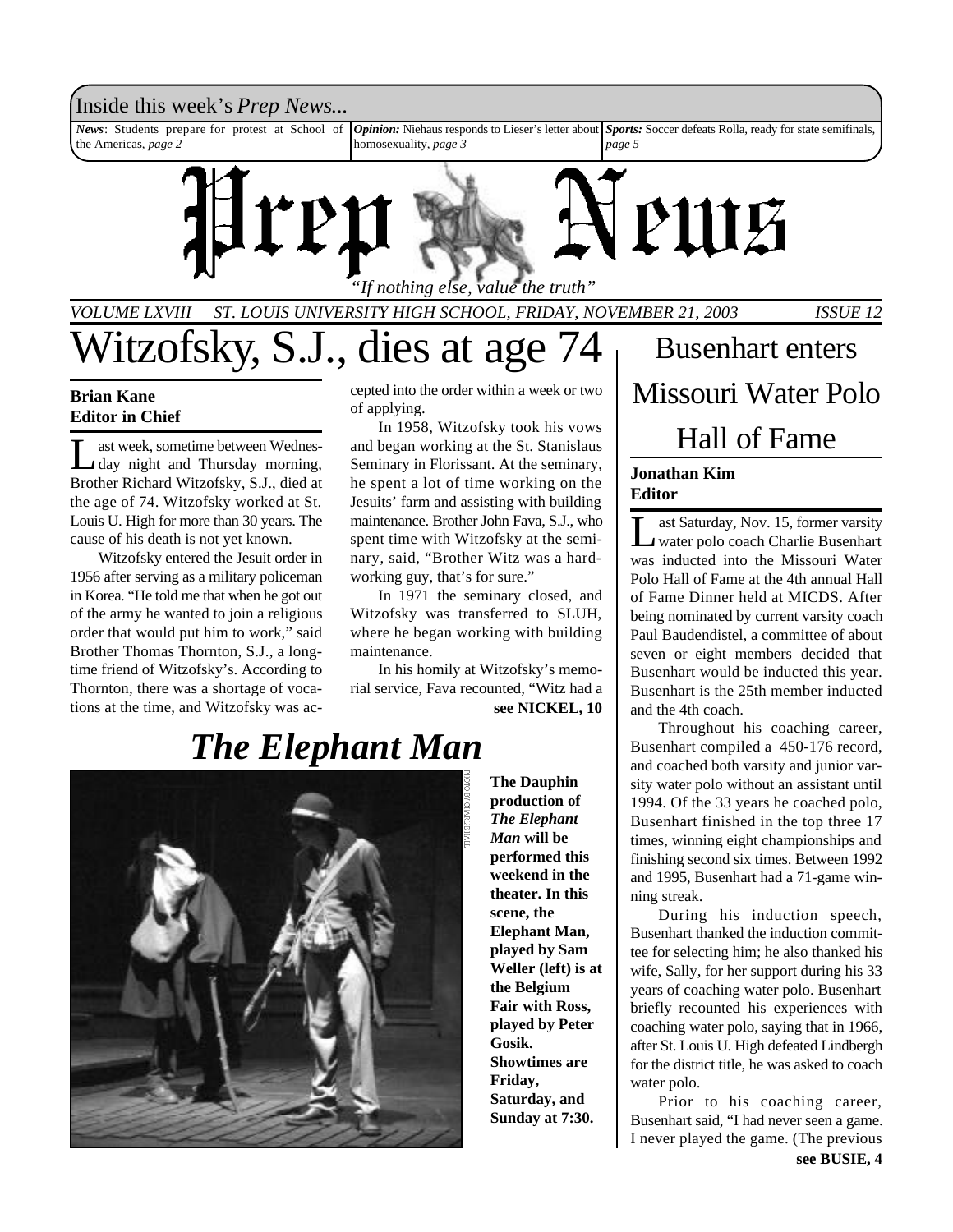### **News** News November 21, 2003 Students to visit School of the Americas **Alex Sciuto** tests told *The NewsHour with Jim Lehrer* massacre of over 500 villagers at El

### **Reporter**

Renamed the Western Hemispheric<br>
Institute for Security Cooperation in enamed the Western Hemispheric 2001, the School of the Americas (SOA) has trained Latin American military leaders and officers for the last 58 years. Originally located in Panama, it moved to Fort Benning, Georgia in 1984.

Last year, seven students traveled to Georgia with theology teachers Paul Spitzmueller and Brian Christopher and a group of St. Louis University students. This year, more than 30 students will travel with Interfaith Commitee on Latin America and students from Nerinx and Visitation Academy. They will leave from SLUH today at 5 p.m. and return Monday at 4 a.m.

Graduates from the SOA have been implicated in various human rights abuses throughout Latin America. Rev. Roy Bourgeois, a chief organizer of the pro-

# hanges made to campus security

#### **Tom Fontana Core Staff**

Following the removal of trees on the<br>student parking lot after a rash of ollowing the removal of trees on the break-ins two weeks ago, St. Louis U. High has taken and will take additional measures to ensure security on the lot, including further tree removal, a gate across Berthold, and the blocking of Brother Thornton Way.

Earlier this week, a line of trees and brush was removed along the south fence, leaving a path approximately 12 feet wide along the southern edge of the lot. A few other trees immediately beside the fence were also removed. Facilities Director Patrick Zarrick anticipates that the tree removal will discourage potential thieves' attempts to climb over the fence by way of the trees. Additionally, removal of brush and trees enhances the overall visibility level of the security guards. The total cost of the tree and brush removal was approximately \$4000.

Said Zarrick, "We did not take out all the trees, because they provide a nice

on September 21, 1999, "We have discovered—actually documented ...over 500 sol-



**Students sell t-shirts for the SOA trip.**

diers who have been involved in massacres, torture, rape, (and) the disappearance of many people in their countries." Graduates of the SOA, according to United Nations Truth Commissions, have taken part in the execution or planning of the murder of Archbishop Oscar Romero; the

Mozote, El Salvador; the murder of six Jesuit priests, their cook and the cook's daughter; and the rape and murder of four church women in El Salvador.

On Saturday, Nov. 22, 3000 people from Jesuit schools will come together to listen to speakers at the Ignatian Family Teach-in.

According to Christopher, "It's this time of Jesuit schools coming together and...reflecting. This is how this SOA protest fits into who we are (as a Jesuit community)." In the afternoon, at Fort Benning, various groups will hand out information, creating a general street fair atmosphere.

The central protest, a symbolic funeral procession, will take place on Sunday. Line by line, people will march up to the gates of Fort Benning chanting "Presente" after a person calls out one of the victim's name, age, and country. Each

# **see SODA, 13**

natural barrier to the view of the warehouse, but we did enough to prevent tree climbing access."

SLUH has contracted Granite City Fence for a deal that will include improvements to the fence that runs along the eastern side of the lot and the construction of a fence with a swing gate that will extend from the stadium concession stand across Berthold to the warehouse.

SLUH had considered running the fence across Berthold from the stadium corner closest to SLUH. However, they decided to put the gate on the concession stand side. Placing the fence at the other end would put student cars parked along the south side of the stadium outside the gate's protection. Said Zarrick, "Once the sophomores start driving, this area will definitely be used."

The gate will be open at the beginning and end of school, and because of after school and evening events, it will also remain open much of the afternoon and evening. During the school day, the security guards will be in contact with Assistant Principal for Student Affairs Eric

Clark regarding times when it will be necessary to open the gate during school hours, such as for parents who want to attend all-school Masses and for seniors leaving campus to eat senior lunch. The gate will be locked from approximately 11:00 p.m. to 7:00 a.m. every day.

Regarding possible obstacles to construction, Zarrick said, "(SLUH) does not need an easement to put a fence across this portion of the street. If we were to put any kind of permanent structure in this area, we would (need an easement)."

The fence components are currently on order; construction should begin in about a week and a half. Though the gate and fence bid has not been finalized yet, Zarrick expects the cost to fall between four and six thousand dollars.

Another change is a plan to barricade both ends of Brother Thornton Way, making it impossible for cars to make a loop from Berthold around to Wise.

**GUARD SHACK, 13** "The reason for that is," said Zarrick, "(Security Director) Charlie Clark has told me that people that engage in crimi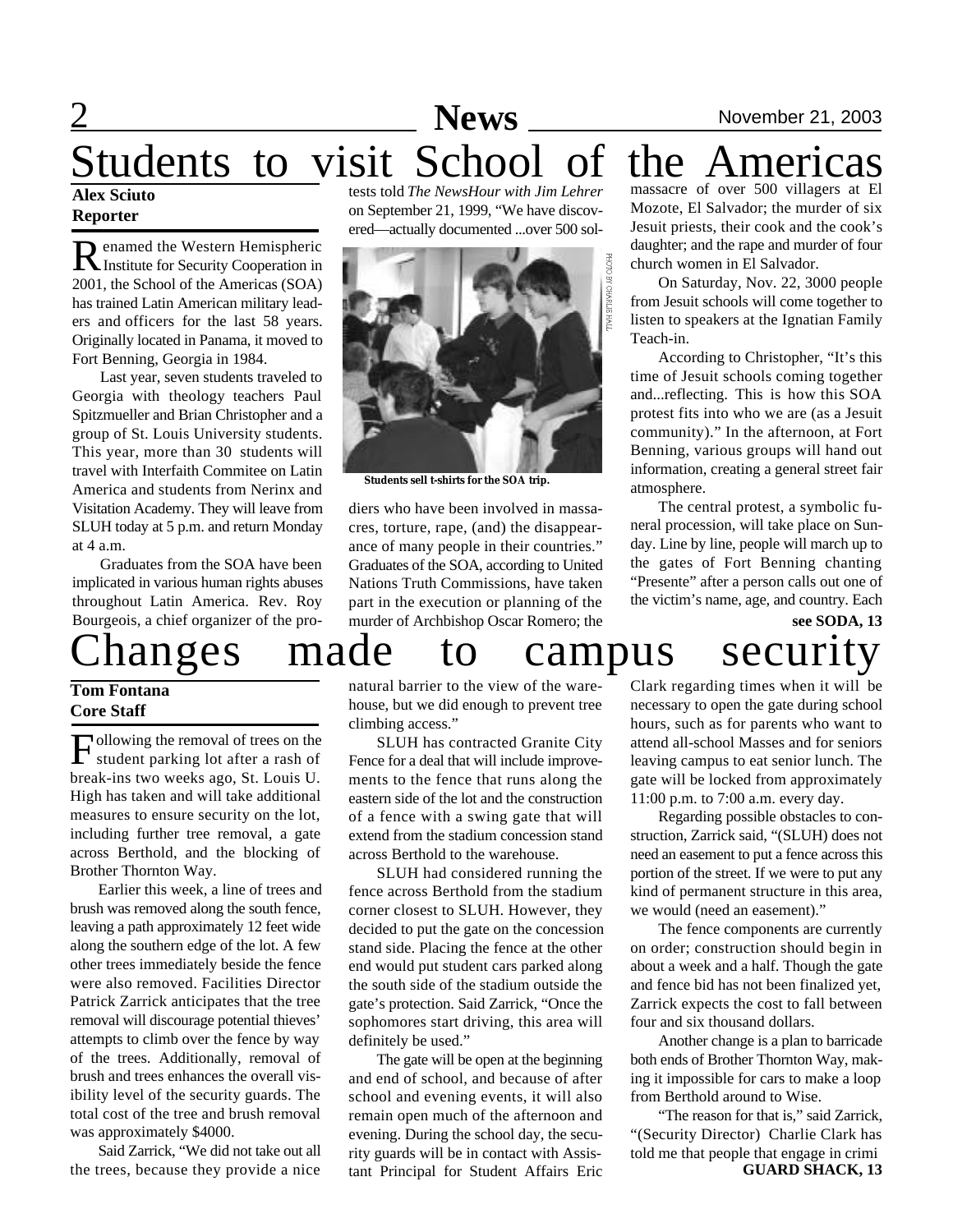# November 21, 2003<br> **LETTERS TO THE EDITOR**

### Niehaus refutes letter about homosexuality

To the Editor:

I would like to address the letter that was in last week's *Prep News* that was referred to on the cover as "Lieser addresses SLUH's acceptance of homosexuality." I strongly feel that this letter was inappropriate in a Jesuit institution such as SLUH. I feel that Dan is mistaken, because I, for one, refuse to accept and support "the young men they truly are" as homosexuals. First of all, it is the Catholic Church's stance that homosexual acts are a sin. I claim that homosexuality itself is immoral, unnatural, and severely misguided. Dan said that "there's a lot...SLUH...has done to help gay students feel loved and accepted, but there's a lot more that needs to be done." I strongly disagree with the latter part of his statement. I was glad that the Ally Program was shut down two years ago. The school should not sanction homosexuality, and I am tired of being pressured to accept who they are as homosexuals. Their sexual orientation is none of my business, so let's keep it that way.

When I read the letter Friday, I was appalled. And what really shocked me was that I seemed to be the only one who objected. Accepting homosexuality corrupts. It is that simple. And Dan's letter is only a small part of a larger movement, a movement that is being shoved down our throats by such organizations as the ACLU (American Civil Liberties Union), the same people who would have us break all the crosses off of our war memorials. The movement's purpose is to numb America to the

# PICTORIAL



inherent evil of homosexuality's effects. If we took the step to accept and support homosexuals, we have to ask ourselves, "What's next?" After homosexuality is acceptable, do we move on to accepting other worse corruptive evils that go against what the Church teaches and go against moral decency? Do we accept and love child pornographers? Do we support pedophilia? Should SLUH have a program to help us lovingly accept bestiality? The answer is NO! We should try to stop this left-wing movement in its tracks, and stand up for what is right and morally decent.

My refusal to accept homosexuality does not mean I hate Dan, or that I will do anything to harm him physically or verbally in any way. It means that I will fight to preserve the Judeo-Christian values that America was founded on. I urge the student body not to give in to the idea that homosexuality is not a sin, not immoral, and not severely misguided. And I ask the student body to really think about what we stand for, whether it be corruptive influences or the truth. You might ask why I think I can cast judgment on other people, and so I leave you with a quotation from Bill O'Reilly: "If you live in a non-judgemental society, corruptive influences run wild."

Thanks, Paul Niehaus '05

### Thanks for Loyola contributions To the Editors:

Again the SLUH community has shown that we are "men for others." This past week I contacted Father Sheridan about the upcoming Loyola Christmas Party which is being sponsored by the SLUH Mother's Club and CSP. Due to timing, very few gifts had arrived at the switchboard for the party being held on December 6, 2003. I mentioned to him the possibility of announcing at the Grandparents Mass a request and reminder for gifts.

Following some wonderful reflections by two of the SLUH juniors, Father addressed those in attendance. He spoke briefly of the Loyola boys and suggested that any of those wishing to make a monetary donation could do so by dropping an envelope in the basket.

WOW!! What a response we had. The support of our grandparents was phenomenal. The financial needs to purchase a substantial gift for each of the 56 boys at Loyola was more than met, leaving extra monies to help other needy organizations that the CSP program sponsors.

Thank you moms, dads, and especially grandparents for the wonderful support you continue to show for our SLUH community.

Jan Wacker SLUH Mothers' Club.

**—George Caputa, '05**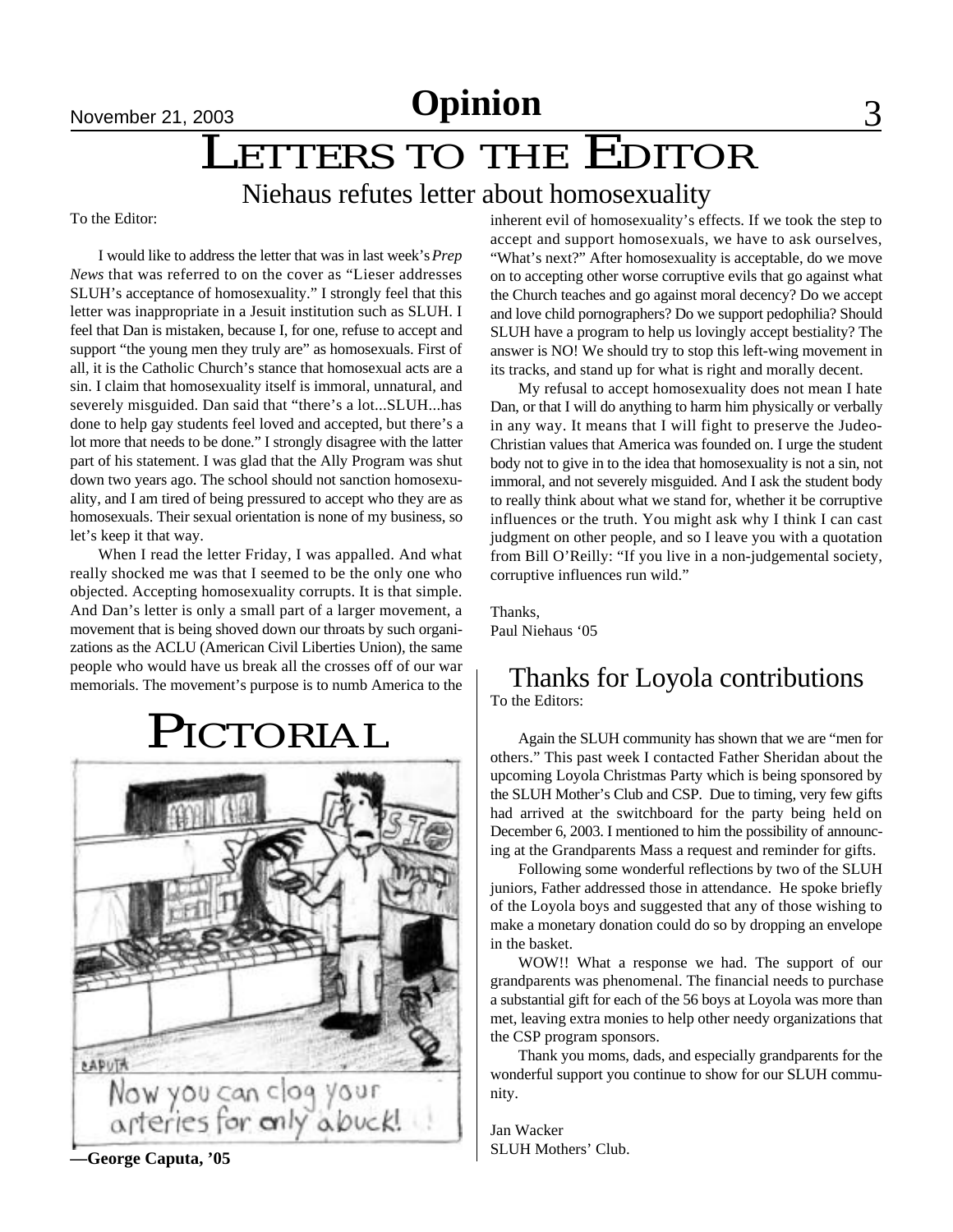4 **News** November 21, 2003 **Opinion**

# **LETTER TO THE EDITOR**

### STUCO rallies the troops

#### Dear J-Bills:

I remember it like it happened only this morning. The crowd was packed in like a New York subway during rush hour. It was louder than the 63rd Kiss Farewell Tour. I remember looking at the scoreboard in sweaty anticipation for the final buzzer to sound so victory could flow through me like the warm Capri-Sun I stole from my little brother's lunch. Then I remember looking into my coach's eyes as he fixed his hair and flipped up the collar on his '80s sports jacket; what he said next still echoes in my head. He looked around and said, "Fellas, it's not worth winning if you can't win big."

OK, so that may just be me splicing my disappointing athletic career with one of the most memorable scenes from the Mighty Ducks, but the fact is it's never been more appropriate than now. You see, Junior Bills, this weekend marks the pinnacle of our entire existence! In theology class, we are constantly asking, "Why are we here?" It's not to serve God first, our neighbors second, and ourselves third. It's not to live a life of service. The answer is simple, much simpler than that. These theologians have it all wrong. We are here for one reason, and one reason only…to become the World Heavyweight Missouri State Soccer Champions of the World!

You see, in the past year, my Soccer Hooliganism has risen off the charts. And in my rise to Pure Hooligan status, I have learned many a lesson about loyalty, integrity, and the coveted rapping cheers. And oh, the sights I have seen! In the cold –23 degree weather of St. Charles, I watched the great Ryan Hyde smite a netminder with a lethal firebreathing kick of doom and get his first score. I have seen the silent but deadly power of Andy Leindecker as he snuck past U. City's last lines of defense like a submarine, unable to be detected by enemy radars as he blasted a shot into the heavens of the top corner. I have beheld the "hold L1 press Triangle"-style dangles of John Kornfeld as he dribbles past thousands, NO! millions, of defensemen. I have seen Joe Germanese and David Mueller unleash the deadliest tag-team combination of all as Dude Von Taker battles against all that is unjust in this world, tearing down the powers of evil, one goal at a time. I have even witnessed the great Ben Brockland emerge from the dark pits of Concord, Ed Belfour style, and stop bullets with his bare hands in the final seconds of the Battle of CBC Hill. I have seen it and it was wonderful. My eyes burn from the pure beauty of these sights. Because, you see, I have learned something. We are witnessing the greatest rise to power since Styx landed their first number one single way back in 1979. We have a leader in Charlie Martel that is rivaled only by Charlie Clark. And come to think of it, we've got him, too! They are taking us down the road to glory, and you'd better use the restroom now, because there's no turning back.

But most importantly, I have seen a sea of blue crash down on its opponents in the battles where it mattered most. I'm not talking about the team anymore. I'm talking about the greatest bunch of Hooligans a man can ask for, the U. High soccer fans. Sitting through the rains of Chaminade, the colds of Marquette, the triumphs over CBC, you guys have been there. We saw coach Martel's 300th win and we saw the downfall of the number one ranked soccer team in the area. No, come to think of it, we didn't see those things. We WERE those things. We ARE U. High soccer, every last one of us who has painted himself blue and chanted "We Are Junior Bills!" in cold weather and cloudy nights. And this weekend is the final test. To hooligan, or not to hooligan, that is the question.

Last week, we conquered the state capital as the J-Bills pillaged Jeff City, leaving mercy only to women and children. This weekend will be no different. This is it. This is for all the marbles. Fellas, there's a lot of marbles. I want to see everybody there. Even if you've never been to a soccer game, this is when it counts. I see blue, fellas...and it looks glorious.

### BUSIE

#### $(from 1)$

coach) said to me, 'The kids know the game: they've been playing for two or three years. They know how to run practices. They know how to set up everything. All you have to do is go to the pool and just say, 'Do this, this and this and everything will follow,'" said Busenhart.

"The first game I saw was the first game I coached, and we lost 20-3. We also only won 3 of 15 games that year, so my introduction to the game was one very humiliating defeat as far as St. Louis U. High was concerned.

The Hipcats from Stuco41

"I just had a lot of fun learning about the game on and off over a large number of years," said Busenhart. He continued, jokingly, "It took me, though, 15 years to figure out how to really learn something about the game: you send your players to play for Don Casey (the MICDS water polo coach) during the summer, and then (the players) come back and he taught them all these nice, little things about the game and then you steal all that stuff, and with good players, you put yourself in a situation to beat (MICDS) a few times. Also, we lost as many to (MICDS) as we

won, but I think it's been a very good rivalry and it's been a lot of fun learning from the masters of the game."

MICDS coach Casey also enjoyed the intense rivalry between SLUH and MICDS because "it was not one of those rivalries that got out of hand. It is one of those rivalries that you really enjoy because it is friendly, and it is intense. The competition is heated at times, but there has never been any unpleasantness. One of the things that I have really enjoyed is to have that competition yet at the same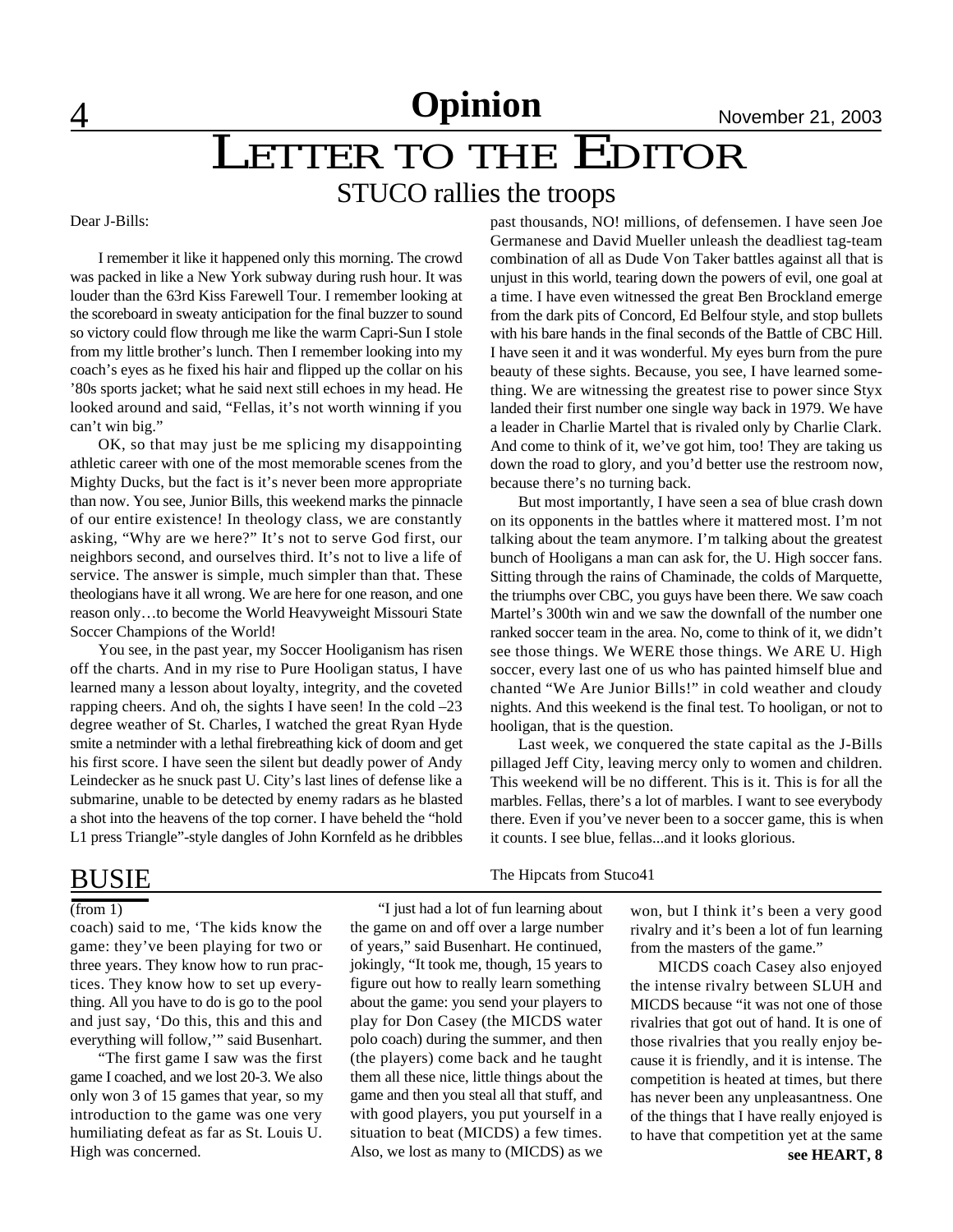## November 21, 2003 **News** 5

# Soccer rises to defeat Rolla, advances to semis

#### **Shane Rapp Reporter**

The conditions seemed prime for an upset. The field was wet and bumpy, he conditions seemed prime for an Rolla was extremely physical, and the crowd gave the Bulldogs all the fuel that they could ask for.

"It was a tough field, tough conditions...and their fans were *really* rowdy," said captain John Kornfeld.

Despite all of these factors, the Jr. Bills fought hard for a 2-0 win on Saturday, moving into the Missouri Soccer 3-A final four for the second consecutive year. The Yeahhydebills have relied on speed and ball movement throughout the year, but Rolla tried to slow them down with an extremely physical, often dirty, style of play.

"It was a brawl, basically. I was really pleased to see that the guys were able to step up and be physical and get through that kind of a game," said head coach Charlie Martel.

The first half was not SLUH's best soccer performance, as Rolla's hard tackling and consistent fouling appeared to slow the Jr. Bills speedy attack. The

Belugabills end with an 18-3 season

#### **Dave Marek Reporter**

This past Sunday, the St. Louis U.<br>High School water polo team had his past Sunday, the St. Louis U. much to celebrate at their end of the season banquet. The Polobills ended the season ranked second overall in Missouri, and amassed an impressive 18-3 record in the regular season. This was the fourth year in a row that the Polobills made it to the Missouri Water Polo State Finals and the seventeenth year overall. Rarely does a team consistently play as well as the Polobills have since the mid-80s.

Calling the Belugabills' past season a success would be an understatement. In the course of the fall season, the Polobills played harder, learned new strategies, and came together as a team with phenomenal results.

"We came together well, had good

Martelbills did have some early chances, penetrating the end line to create dangerous chances deep in Rolla's territory. These early chances did not produce a goal, as several crossed balls to the middle missed their targets. The Jr. Bills were also dangerous with dead balls, but consecutive corner kicks went over the goal.



**Rolla goalie leaps to catch ball in front of junior Scott Brown.**

SLUH had another great chance when forward Joe Germanese was tripped from

practices, and worked harder than last year," commented senior captain Nathan Harris.

There are many theories among the water polo players as to why the team was so successful this year. For many players, team unity was a key to the Polobills' success.

"We got along better and had more fun as a team," remarked senior captain Kevin Vincent. In past years, there had been a rift between the juniors and seniors on the team, but this year both groups meshed and formed one unified team.

Increased team unity was not the only contributing factor to the Polobills' successful season. "Our defense was the reason we were so dominant," commented goalie Paul Guest. The success of the Polobills' defense was due in part to the efforts of Kevin Vincent and junior Tim Szewczyk, Defensive Player of the Year

behind just outside the box. In what appeared to be a tribute to Vince McMahon's failed XFL experiment, the Rolla defender who committed the foul crossed his arms over his head to form an "X," causing the Rolla fans to go wild. SLUH's opportunity to quiet the fans missed, and Rolla cleared the centering ball out of the pen-

alty area.

 The Jr. Bills' best chances came from the counter-attack, when they tried to spring the forwards free on through balls to the corner. This almost worked several times, but offside calls from the linesman resulted in several lost opportunities. One of these chances actually resulted in a breakaway goal by Germanese with 15 minutes left in the half, but the linesman called it back. This call seemed to take the wind out of SLUH's sails, and the attack stalled.

 Rolla's kick-and-run style prevented the U. High forwards from getting into a rhythm and kept centerbacks Brent Zang and John

Reagan busy chasing down balls booted

# **see X-MEN, 7**

and Most Dedicated Player of the Year respectively (as voted on by the SLUH varsity water polo team), who consistently shut down the opposing teams' set offense.

The Polobills also continued their dedication to playing clean water polo. Players are able to get away with more because it is impossible to see what is going on under the water. There were many times in the season that the Polobills faced teams who cheated as a part of their strategy, but the Polobills never considered lowering their game in response.

"Water polo is an easy game to cheat in," commented head coach Paul Baudendistel. "But to our guys' credit, they don't do that."

There were some problems that the Polobills had to deal with during this season. After losing to underdog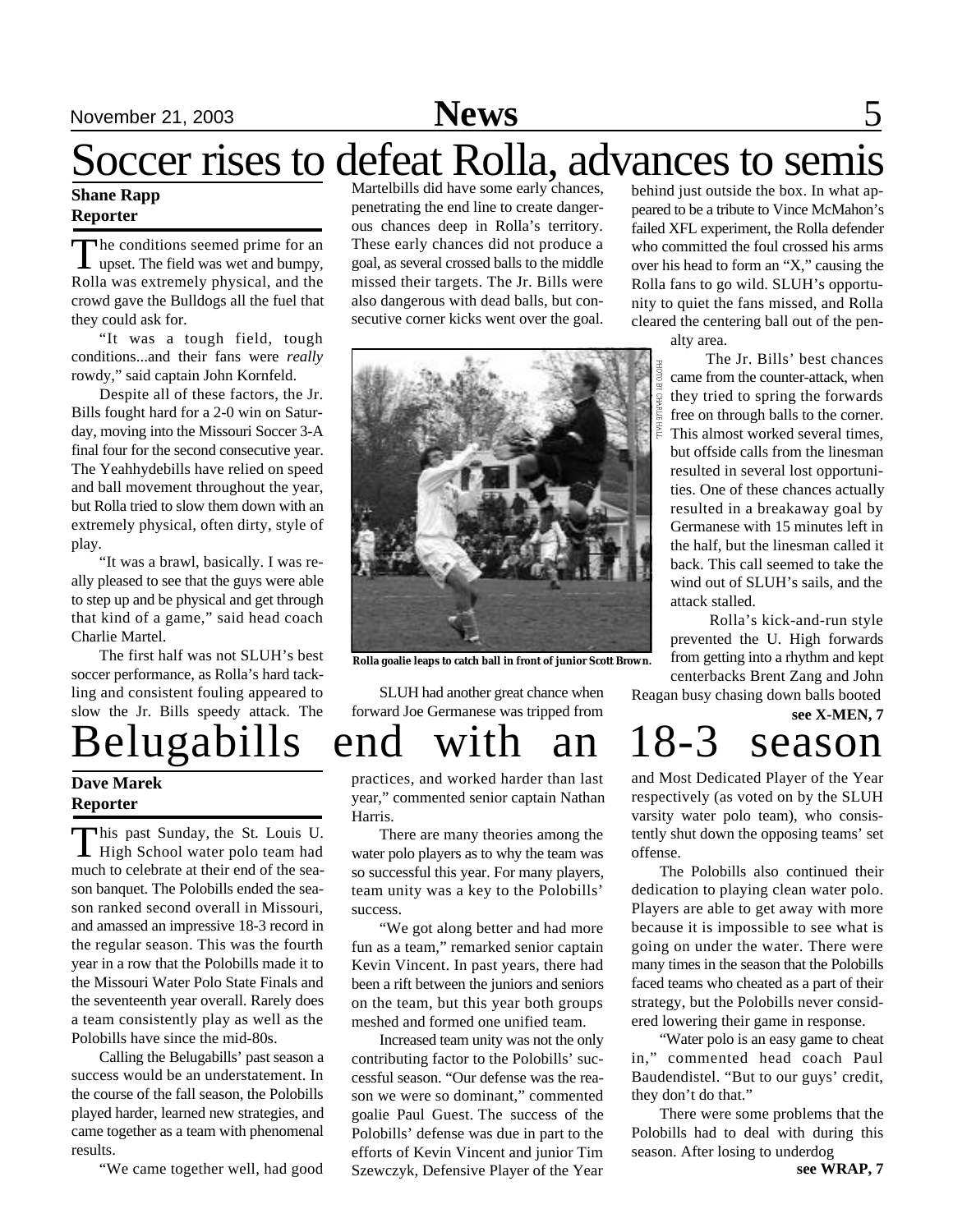# Persistence leads football to 6-4 season

#### **Greg Fox Core Staff**

Compared to the 2002 season, the 2003 football team took what jun-**I**ompared to the 2002 season, the ior tight end Matt Herzberg called a "huge step in the right direction." The Jr. Bills faced a slate of ten tough opponents from early September to early November and came out with a 6-4 overall record.

The Jr. Bills opened the year with a 26-9 loss to Riverview Gardens, a team that flirted with the *Post-Dispatch* top ten poll throughout the year. The team bounced right back, however, shutting out Parkway West with a 19-0 victory. In addition to being the defense's first shutout, the game served as sophomore running back Stephen Simmons' arrival as a force on the field.

Simmons rolled over the Parkway defense, gaining 264 yards on the ground and broke an eight-year-old record by twenty yards. Simmons later rushed for 241 yards against Roosevelt, three away from the then-second place mark.

"They're very talented," said head coach Gary Kornfeld of the running backs. "Simmons showed what he could do, and (sophomore) Chris Hoffman was a great complement to the backfield."

The defense came into its own against West as well and used their momentum to shut down a potent Chaminade running

#### **SLUH offensive leaders:**

**Passing:** Behr 76-166-1185-9, Gassner 1- 5-1.

**Rushing**: Simmons 217-1155, Hoffman 40-208.

**Recieving**: Warner 21-375, Morgan 12- 234, Hoffman 16-189.

**Scoring**: Simon 47, Behr 24, Hoffman 24, Simmons 24.

#### **SLUH defensive leaders:**

**Tackles**: Block 135, Howenstein 110, Caldwell 66, Klug 60, Harvey 56. **Sacks**: Maisak 4, Luth 3, Three tied at 1. **Fumble recoveries**: Maisak 3, Howenstein 2, Hunt 2, 10 tied at 1. **Interceptions**: Howenstein 3, Morgan 3, 4 tied at 1.

game. The defense posted another shutout, this time 10-0. The Jr. Bills then plowed over Gateway Tech 28-7 on their way south to MCC rival Vianney.

In their first test against a ranked opponent, SLUH shined, and team coherence led to a 21-13 victory with both sides of the

ball contributing to the win. The Jr. Bills continued their MCC road trip, travelling west to rival DeSmet. They won 21-14, dropping the Spartans to 0-6 while improving their own record to 5-1.

The Jr. Bills then took on the Bloomington Purple Raiders, who snapped the 5-game win streak with a 27-20 win. SLUH fought hard against Bloomington throughout the game, and had a glimmer of hope through the end. Bloomington is seeded #1 in the Illinios state playoffs and is still active.

SLUH misfired in the first half against Roosevelt and went into halftime down by seven points. They came out of the locker room, however, with a vengeance, and posted 17 unanswered points to win 21-14.

CBC rolled onto Oakland with a powerful running game and a tough offensive line. SLUH kept up with the Cadets for the first half and went into halftime down by only ten points. But the Cadets seemingly wore down the Jr. Bills and ended up winning the game 41-10.

**see HIKE, 13** In a hole with only a slight hope of getting out against the fourth ranked Mehlville Panthers, the Jr. Bills came out firing on all cylinders on the frozen tundra

Underclassmen football: B 3-7; C 7-3

#### **Brian Krebs Staff**

While St. Louis U. High's varsity<br>football team duked it out with their own district opponents, SLUH's Band C-football teams struggled against their own adversaries.

B-football coach Matt Sciuto felt that his team had a good year despite the loss of five sophomores to the varsity team. The team's record was 3-7. Cumulatively, SLUH was outscored 157-64 by their opponents.

Sciuto said that, in his opinion, the best game was the team's final game of the season against Mehlville. Despite their 31-7 loss, he insists that throughout the game the team had its "best offensive output of the year."

Overall, Sciuto was happy with how the season turned out, "taking into account the number of sophomores on varsity and (that) 25 percent of the team was (in their) first year." His players, he added, were a "nice group of kids," and "should make a good varsity (team)."

Remembering exciting momens, fullback Kyle Kloster said that his favorite game was the team's first stadium game against Vianney. SLUH was down 10-0 going into the second quarter, but they rallied when Isaiah Cole intercepted the ball and ran it back a whopping 70 yards. This play gave the team the boost of confidence the Footballbills needed to get going, eventually topping the Griffins 13-10.

Tight end Steve Azar remembers SLUH's game against Parkway Central as

his most memorable. In the second quarter, SLUH blocked a punt and picked up a safety. Azar reflected on the season, "We played with a lot of heart."

C-football coach Tom Wilson was very pleased with the freshman team's 7- 3 record (including the D-team's 1-1 record). The team outscored its opponents 192-138 on the season.

The game against Vianney stood out for Wilson. "The players had to deal with the slowdown of the game by making adjustments," Wilson said.

Wilson was also pleased with how well the team bounced back after its loss to Parkway West by beating Chaminade 27-0. Wilson says he was glad how the team "developed and got better as the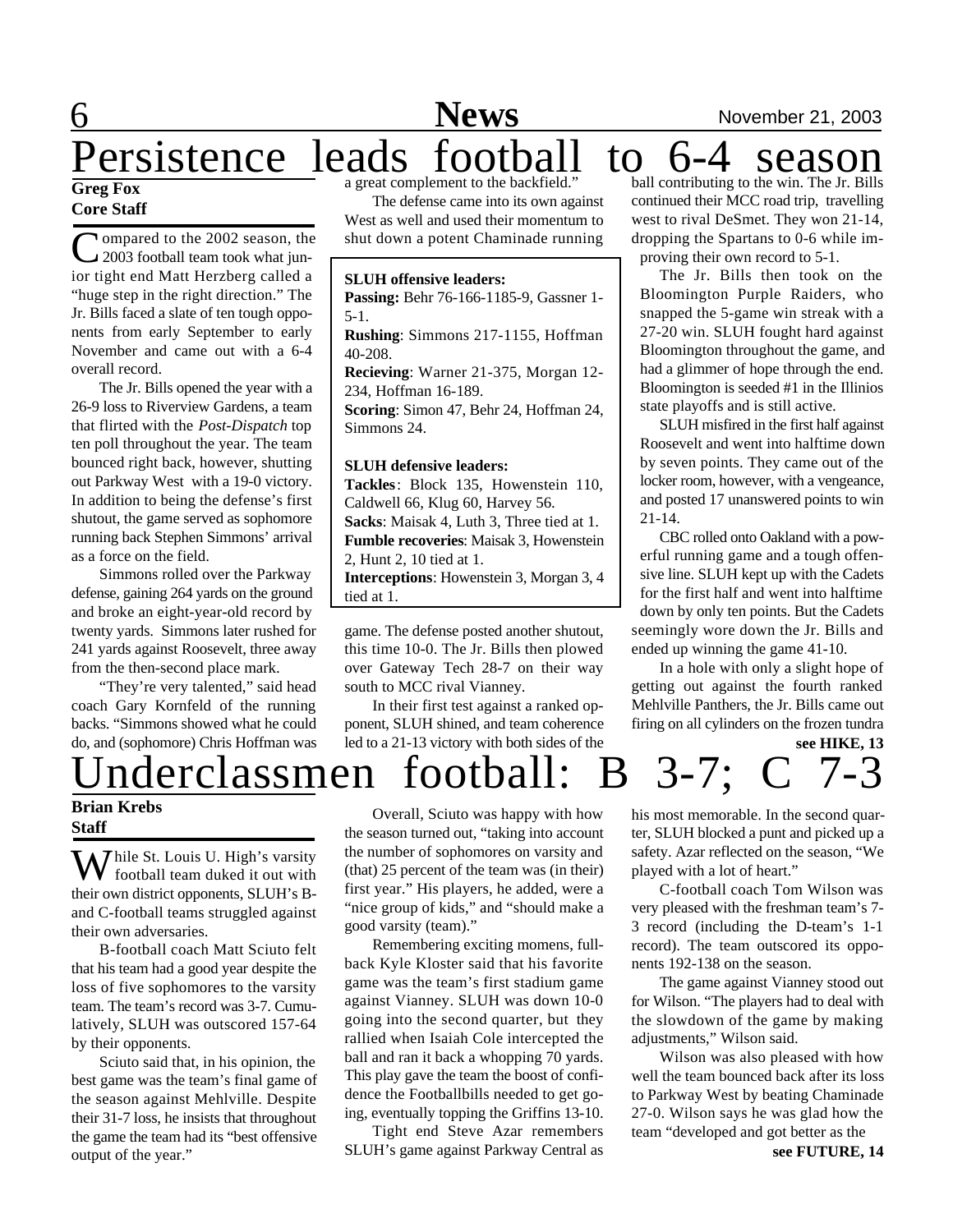## November 21, 2003 **News** 7 Spaniards defeat French in PKs X-MEN

#### **Andrew Mueth Reporter**

During November 14th's activity period, St. Louis U. High's Foreign uring November 14th's activity pe-Language World Cup came to a close. The two teams went into the game knowing that only one could come out a winner and that the other would go home in shame.

The French Club faced off against the Spanish Club in a cold but fast-paced fight to the finish last Friday. With a large attendance, the two teams began a sevenon-seven soccer match, the last game in the World Cup. The first half was fast and furious; both teams were full of adrenaline. Although the Spaniards had greater numbers in their soccer army, the French showed greater fighting spirit, rallying just before the half to score, making it 1- 0.

After the half, both defenses showed their power, stopping many would-be goals. However, the Spanish Club added a bold flavor to the game, scoring to tie the game at one apiece. Regulation time ended,

### WRAP

#### (from 5)

Lindbergh water polo team, the Polobills reevaluated their style of offense. "We needed to change something," commented Baudendistel. "We just had too many people sitting around watching."

The solution to this problem came in the form of the no-hole offense, a style that creates activity on offense and confusion among the opposing defensemen. The Polobills also used an offense called the double-hole offense, which was used to protect against defensive counter-attacks by teams like MICDS.

Never was the success of the new double-hole offense more apparent than during the Polobills quintuple overtime win against MICDS at the MICDS Invitational Tournament. "The double-hole offense worked fantastically," remarked Baudendistel.

For many on the water polo team, this win against MICDS was the defining moment for the Polobills. "The most

sending the game into the ever-famous penalty kicks.

There were five rounds of PK's for each team, with each team shooting the PK's from midfield with no goalie. Neither team scored in the first round, but in the second, the Armada put one in to take the lead, 1-0. The French answered the challenge, scoring to tie the game again, and then, in the third round, to take the lead, 2-1. The pressure rose as the French missed their next shot in the fifth round, giving the Spanish one more chance to tie. They used it wisely and scored, tying the PK's at 2-2, sending the game into sudden death penalty kicks. The French Club missed their shot, and the Conquistadors made it. The overtime, the game, and the World Cup ended with a Spanish Club victory of 2-1.

Spanish teacher Kevin Moore commented, "I love penalty kicks!"

Though this year's tournament may be over, the rivalries remain until next year. In the words of Spanish teacher Myriam Aliste, "Viva, Espanol!"

memorable part of the season was beating MICDS in the invitational," said captain Kevin Vincent. "We were so far behind them at the beginning of the year, and being able to beat them showed how hard we worked."

The hard work was recognized by many who followed water polo. Junior Tim Heafner was selected for First Team All-District and Vincent, Guest, and Colin Tyrrell were honorable mention for the All-District Teams. Heafner was also unanimously selected for First Team All-Conference and Vincent, Guest, and Tyrrell were also selected for Second Team All-Conference for the Suburban Central conference.

The water polo team has high hopes for next year's season. "I think next year's team will be left in good hands with a strong core of juniors," commented Guest. Living up to this season will be tough for the '04 team, but as this year's team has demonstrated, SLUH water polo is ready for anything.

#### (from 5)

from the Bulldog backfield. The last 15 minutes of the half were marked by sloppy midfield play both ways and a lot of hard hits, and the two teams went into halftime scoreless. The Ajaxbills were played surprisingly toughly by Rolla in the first half.

"We just told (the team) at halftime that they need to be more physical, and that they just need to simply ignore being fouled," said Martel.

SLUH took control of the second half, as the Jr. Bills regained confidence. The midfielders, led by Kornfeld and junior Tim Weir, controlled the ball and kept the play moving to avoid some of the excessive Rolla fouls.

The Soccerbills finally broke open the scoreless match eight minutes into the half, when Germanese finished a pass from Kornfeld. This goal seemed to antagonize the Bulldogs, and they continued to foul SLUH hard. Andy Leindecker was hammered in the midfield, and the official issued a yellow card to the offending Bulldog. This player also flashed the "X" to the fans, this time drawing  $X$ 's from the bemused SLUH crowd. The Finalfourbills continued to play their game, scoring a second goal midway through the half. Junior Scott Brown played a ball over the Rolla defense to forward David Mueller, who chipped the ball over the charging keeper to put the Jr. Bills up by two.

This finished the scoring, although Rolla almost beat the SLUH defense late in the game. They had several shots in the final five minutes, but a combination of saves by keeper Ben Brockland and a header on the goal line by defender Rich Winkler preserved the shutout.

The Jr. Bills' next test comes at 6:00 p.m. tonight at the Soccer Park against undefeated Cape Girardeau Central. Cape Central is similar to SLUH because they rely heavily on seniors and are known for their speed and quickness. It is a rematch of last year's quaterfinal match, which SLUH won 4-0.

When asked about SLUH's chances in the semifinals, Jeff Stephens said, "We're going to win. We *have* to win."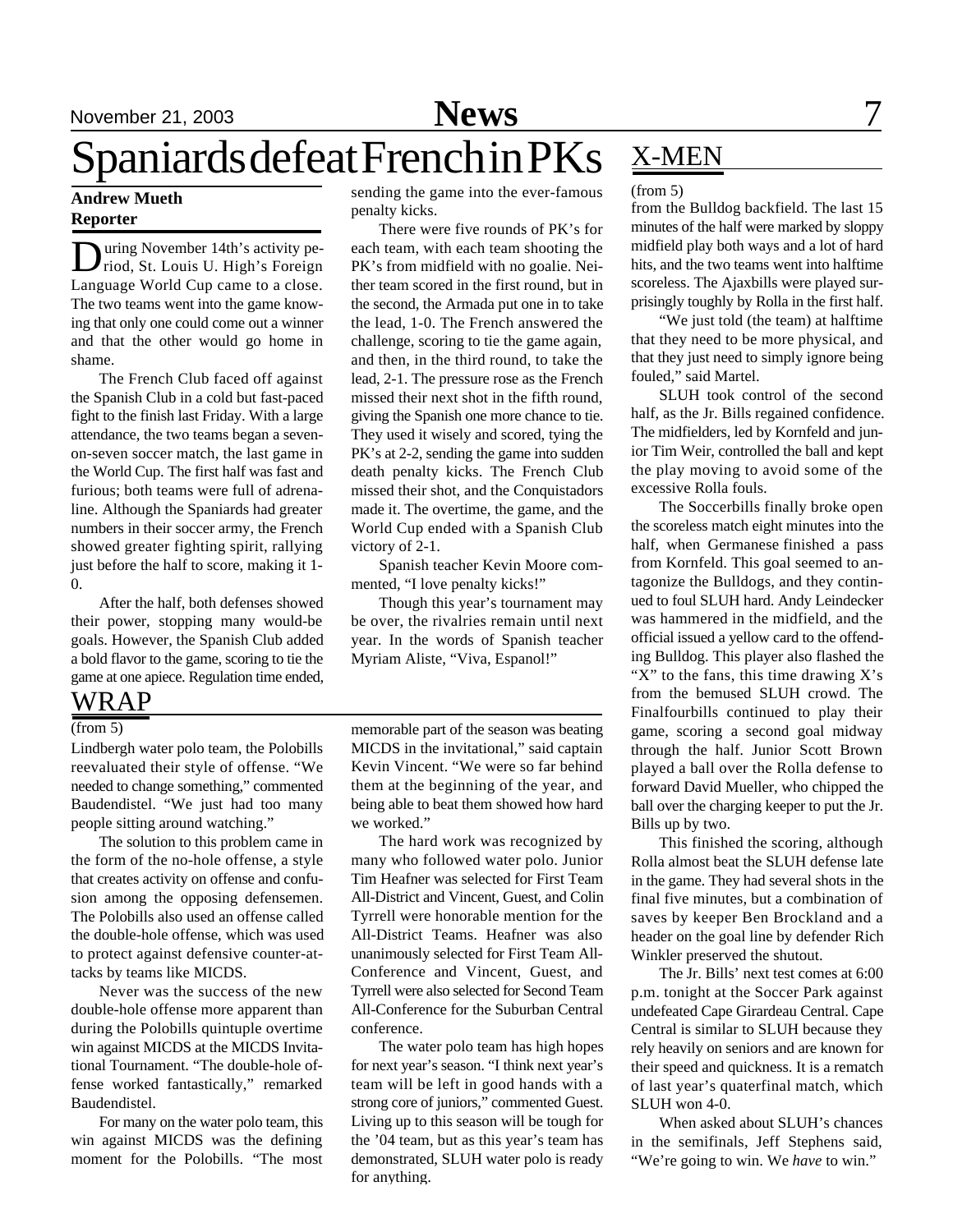## **8** News News November 21, 2003 HEART

(from 4)

time, at the end of the day, you can shake hands and go out and have a pizza together or talk about what is going to happen next year."

Casey also commented on Busenhart's coaching career, saying, "For the first seven or eight years, his teams were competitive, but they weren't outstanding, and I think what he brought to the program is that he motivated the kids to be better and to play at the level they now are playing, which is basically they are one of the top four teams every year at state. That is something you like to do as a coach, to develop a program and not just have an outstanding team every now and then. I think that is something that is a direct result of his efforts."

According to Casey, Busenhart was "enthusiastic about the sport. He has got to enjoy working with kids because each year each group is a different group. Each group has its own strengths and you have to find out what the strengths of the various groups are and develop that. It requires a lot of patience and it requires a certain amount of discipline to learn the sport that you are coaching. (The coach has) got to be enthusiastic because (he) more or less set the tone for the program. I think that those are things that he did."

Other coaches from around the area also attended the dinner, agreeing that Busenhart's coaching created the strong water polo program that exists today.

Ladue's water polo coach, Gene Brown, has known Busenhart since 1985, when Brown started coaching water polo. He summarized his experience with Busenhart by saying, "Mr. Busenhart was thorough, his teams were always wellprepared, and darn hard to beat. They played good defense. That is what I remember: he emphasized defense, and he always had some good offensive players, too, but they were always a good defensive team. This is why they won all the time. His style is that he played good defense and complemented that with good offense."

Brown remembers best how Busenhart "was a tireless worker. He was always involved with anything that was water polo, and I thought that was one of the big things about him. He has been involved in it so long and he did so much work for water polo. That is how I remember the guy."

While having great respect for Busenhart, his former players who attended the induction had a slightly different perspective on Busenhart's coaching career.

Doug Maitz, '96, who is now the assistant coach for DeSmet said, "It was always fun to polish his head. Most of my memories of Mr. Busenhart, even though he was coach, were from the way he handled the classroom in advanced chemistry, being able to blow up the bubbles. I got to blow them up."

Doug Maitz remembered Busenhart's surprising ability to do pushups. "He pushed out those pushups like he was still in the Marine Corps. He did 25, well on his way to 50 or 60. 25 was the assignment, but he was just pumping them out like nobody's business. We had a limited vocabulary back in those days, so in order to expand our vocabulary, Mr. B. said that if we used the same words over and over, most of those beginning with an 'f' or an 's,' we were required, by team rule, to do pushups. Mr. B. broke this rule, and following his own rule, he had to do 25 pushups."

Jeff Maitz, '98, said that Busenhart tried to "crack down on crack" during his time on the team, when players wore their suits revealingly low. "He was always great. He always kept us under control," said Maitz.

"I would always remember, after we won state in '97, and I'm sure that every time before that (players) couldn't throw him into the pool, but we had to lower him into the pool by the side because he never played water polo. He was never a swimmer. I don't know if he can swim to this day," Maitz said.

Kevin O'Sullivan, '95, now a coach at Fordham University and a member of the Hall of Fame, has played water polo internationally. He thought that "(the induction) is very well deserving. (Busenhart) is a great guy, a great coach, helped me a lot at school, helped me

outside of school. He helped me in lifecrisis type events when I was growing up. He just helped me as a human being, so I think he is very deserving. I know he did that to countless other people."

However, O'Sullivan also remembers the jokes the team played with Busenhart. "I happened to be on a team that it was the third year we were undefeated. Mike Zimmerman ('95) came to the game, and he has a 'Mr. B.' haircut: he shaved on top and has the 'Mr. B.' on the sides. Mike Zimmerman's dad was about to kill him. He was so embarrassed, but Mike was just laughing. Chris Leahy ('95) used to have this potbelly. He used to make a shirt and put a bunch of clothes in it and walk around like he was Mr. B. (Busenhart) was really light-hearted: he let us make fun of him, and he made fun of us. He always had a smile on his face."

At the end of the brief speech, Busenhart demonstrated the integrity that all of his players claim about his coaching, saying, "As a coach you can do one of two things: you can teach the game only to win or you can teach the game to play the game with the integrity that is owed to the game. You don't have to play dirty to win. That doesn't mean you don't play hard. That does mean that you make your players work very hard to accomplish what they need to do. But, in the long run, the life lessons you learn playing in a sport are those which will be with you, and the integrity is the most important thing."

After the induction, Busenhart said, "It is an honor to be part of the water polo community, but it is even more of an honor when they allow a non-player to become a member of their hall of fame. The players got me (to the hall of fame), and we had a lot of fun along the way."

Busenhart "didn't know if (he) had much to do with (SLUH's success). The players were talented. I got them to work together to work for one goal instead of being selfish individual players. When you see a bunch of guys come together, work real hard, and produce a good season, not necessarily the championship season, they should be proud of what they did, and I am proud of them."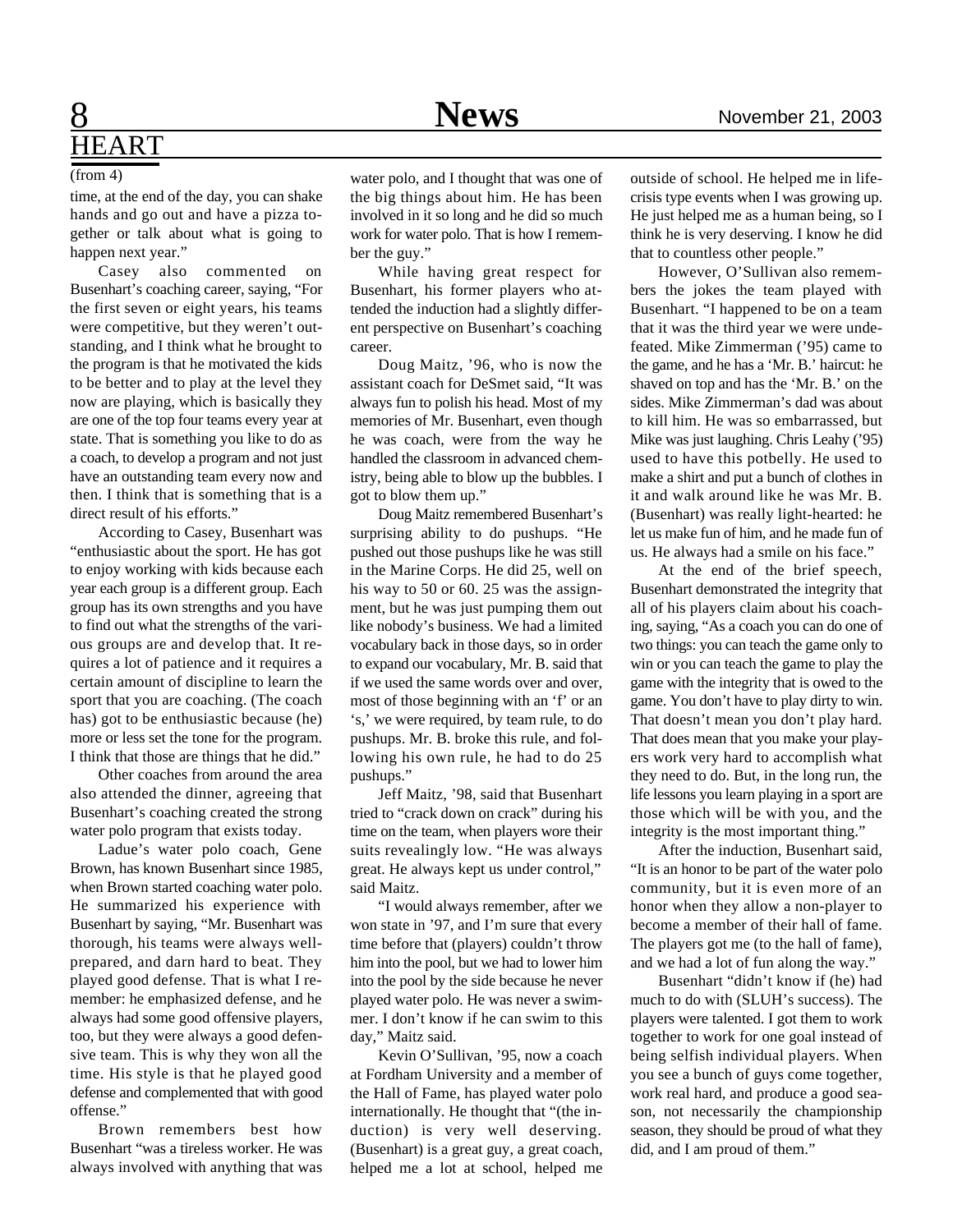### **News**

# School's in for summer: new course ideas

#### **Brian Fallon Assistant Editor**

A fter having offered courses in health,<br>theology, English, and computers, fter having offered courses in health, and remedial courses for incoming students, the Instructional Council of St. Louis U. High has met to discuss whether additional courses should be offered over the summer.

The Instructional Council is a board which consists of each department chair, the pastoral chair, Assistant Principal for Staff Development Art Zinselmeyer, Assistant Principal Mark Michalski, and Principal Mary Schenkenberg. The council meets twice a week on Tuesdays and Thursdays.

Michalski conducted a survey for freshmen, sophomores, and juniors about their interests in programs available over the summer. Sixty-six percent of the 732 students surveyed said that they would consider taking a summer course for 2004. However, the percentages for the three classes are lower for students interested in taking courses that would not count for credit: 7 percent of freshmen were interested, 9 percent of sophomores, and 13 percent of juniors. Michalski said, "By and large, students were interested in courses that carried credit with them, whether they were required courses or elective courses. They were not very interested in enrichment courses that didn't carry credit."

Principal Mary Schenkenberg explained the results from the surveys, saying, "Basically, there was a very enthusiastic response from the students. They seemed interested in taking classes in the summer, particularly for courses that were for credit, and there was also a fairly strong response for courses that couldn't be normally offered given our schedule in the regular year. They didn't seem to be particularly interested in courses that didn't carry credit, unless it was just a really unique opportunity. We have asked department chairs to talk to their departments about whether they are interested in offering any courses in the summer, and then we will be meeting to look at what comes back."

Michalski asked the Instructional Council whether they should expand the summer programs and what such programs would entail. "That would bring up questions like what type of courses do we want to offer? Should we offer required courses for credit? (Should we offer) elective course for credit, or enrichment courses for high school students that don't carry credit with them? Do we want to offer courses for students who failed a course to do make up work? Do we want to open up enrollment in courses we offer to other schools? How are we going to administer the program?" Tuition and the use of the SLUH building for the summer courses are other points that need to be taken into consideration.

The teacher survey results yielded a different response. Out of the 31 faculty members that responded, 77 percent were interested in giving students the opportunity to take credit-bearing courses like the theology courses offered last summer.

Forty-two percent responded "yes" to SLUH's offering make-up courses for students who had failed a course during the academic year. Michalski explained that "teachers were interested in elective courses that carried credit and were interested in enrichment courses that didn't carry credit."

Michalski commented on the council meetings regarding summer programs, "I think they've been great. (The Instructional Council is) a wonderful group to provide good feedback on academic issues, and that's what this really is when you begin to talk about summer programs at SLUH. We've had a summer program going here for a long time. We've offered remedial courses for students who are admitted to the school, but (we've seen) that in some areas that they could use a little extra help to make sure they're up to speed in their freshman classes."

English department chair Bill George **see SUMMER, 12**

#### Four summer social studies offerings **Dustin Sump** will offer in social studies this summer.

### **Reporter**

In the past few years, St. Louis U. High<br>has been increasing the number of sumn the past few years, St. Louis U. High mer courses for students. Trips to foreign countries and the English elective Literature of Men and Women have been around for years. Last year, the theology department introduced summer courses for rising juniors and sophomores, while the social studies department held a summer program in archaeology. Now the social studies department is expanding its summer curriculum with off-campus programs in economics, archaeology, and the Civil War. A tentative course is planned in Missouri history.

According to social studies chair Peggy Pride, "(The department has) always offered a few opportunities but lately, we've been expanding on these opportunities." When asked why summer courses should be offered, she replied, "Summer classes provide opportunities we can't do during the school year," such as working on an archaeological dig.

There are four courses that CLUH

The Economics for Leaders course will meet all summer at local campuses for three to four juniors. It will be free except for transportation costs.

The St. Louis Archaeology Field School would run through the second half of June and July, and it will be open to all students and cost about \$200. This program includes actual dig work in the Carondelet area.

The Civil War course will be on Wednesdays at DeSmet for \$230. With this course comes a trip option to visit Eastern battlefields like Gettysburg and a stop in Washington D.C. The trip will cost \$1050.

A Missouri history course may also be offered here at SLUH by Tom McCarthy; students would study Missouri's history and geography. The course is still being set up but it will be four weeks long, including some field trips to local sites of interest.

Students who are interested in any of these programs, should contact their social studies teacher or Pride in the social  $\mathbf{S} = \mathbf{S}$  of  $\mathbf{S} = \mathbf{S}$  of  $\mathbf{S} = \mathbf{S}$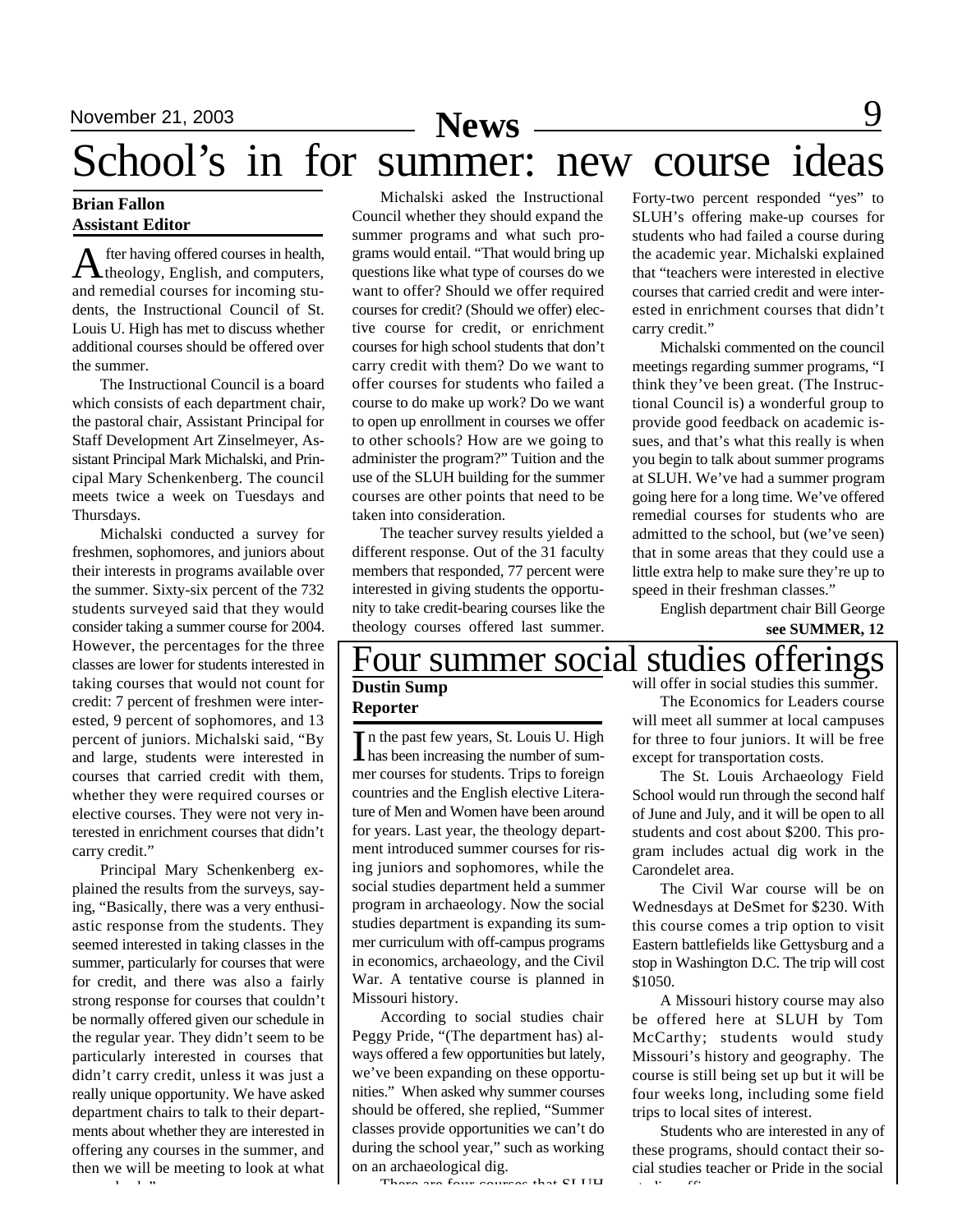## 10 **News** November 21, 2003 NICKEL

(from 1)

T-shirt that he proudly wore while he was

working at SLUH. On the back in big letters, it had 'S.O.B.' Now many people, myself included, immediately think of the derogatory meaning of S.O.B. Witz calmly and laughingly explained that S.O.B. simply meant 'Superintendent of Buildings.'"

L a t e r , Witzofsky took over as the head of the rec room. "His whole life at SLUH was given over to what he could do in the pool room," said T h o r n t o n .

**Witzofsky (left) with his good friend Thornton.**

Witzofsky expanded the pool room to include many of the other games that can be played today.

Thornton explained that Witzofsky never raised the traditional rec room charge of a nickel for a dropped pool ball or cue, because as long as students remained honest about paying their nickels, Witzofsky was happy.

For a long time, Witzosfky also contributed to Cashbah by refinishing furniture. Year after year, Witzofsky would gather a crew of SLUH dads to prepare furniture for the auction.

Witzofsky continued to work at SLUH until 2002, when he had to leave for medical reasons and underwent surgery to replace both of his knees. "Witz had many physical ailments. He had terrible arthritis, and he had seizures which left him confused and sometimes incapacitated," said Fava in his homily. "But through all these physical problems, he never lost sight of who he was and what his purpose in life was: to be a man for others and to serve Christ and the Church as a Jesuit Brother."

Witzofsky relocated to Jesuit Hallahan House sometime in the spring of 2002. He spent the rest of his days serving as a caretaker doing maintenance work at

> the Green Hills, the home of SLUH's Direction Days, and driving retired St. Louis Jesuits to appointments.

R a l p h Houlihan, S.J., fondly remembered Witzofsky's driving. "He had an incredible capacity to hit every red light in a series," Houlihan said. "He would complain that they were not properly sequenced, and I'd always tell him, 'Well if you'd go a little faster, it'll work.'"

Witzofsky had an incredible memory and was able to recite the names of all the

United States Presidents without hesitation. According to H o u l i h a n , Witzofsky also enjoyed working on crossword puzzles and playing bridge. "He was very good and he liked to play," Houlihan said.

Executive Assistant to the Provincial Phil Steele, S.J., and Houlihan both r e m e m b e r e d Witzofsky's extensive love and knowledge of plants and flowers. They recalled that Witzofsky used to

keep a rose garden along the outside of the Currigan Room.

A graduate of St. Mary's High School, Witzofsky held a deep devotion to Mary. He prayed the rosary daily and enjoyed

doing it. Robert Weiss, S.J., was quoted in Witzofsky's Nov. 15 St. Louis *Post-Dispatch* obituary as saying, "When he passed away, we were looking for one of his rosaries. We ended up finding a rosary in every pair of his pants."

"He loved an emergency," said Steele. Houlihan added, "If something went wrong, he could fix it."

Thornton spoke of Witzofsky's devotion to SLUH. "He loved the high school and whatever he did out there he did for the boys," he said.

Jeff Rombach, '98, worked with Witzofsky for four years in the rec room. "Every day you could tell he cared about us," he said. He added, "You can go to any pool hall in St. Louis and hear 'nickel' when a pool stick hits the floor."

Rombach attested to the friendship Witzofsky had with Thornton, saying, "You saw Brother Witz and Brother Thornton together and it was nothing but antics."

Thornton recalled seeing many members of the SLUH community, past and present, at Witzofsky's memorial service.

> He said, "They knew a good thing when they saw it."

Because of their declining numbers, the Jesuit Brothers' future is uncertain. Fava explained the role of a brother as a support role for the priests. Like Witzofsky, brothers are supposed to do physical work like building maintenance to free up the priests to do pastoral work. Fava said that there are currently only about 20 brothers in the Missouri Prov-

ince.

"I don't think you'll ever find someone like him anymore," said Thornton. "There's nothing like Witz."

*of who he was and what his purpose in life was: to be a man for others and to serve Christ and the Church as a Jesuit Brother."*

*—Brother John Fava*

*"He never lost sight*

Houlihan also recalled that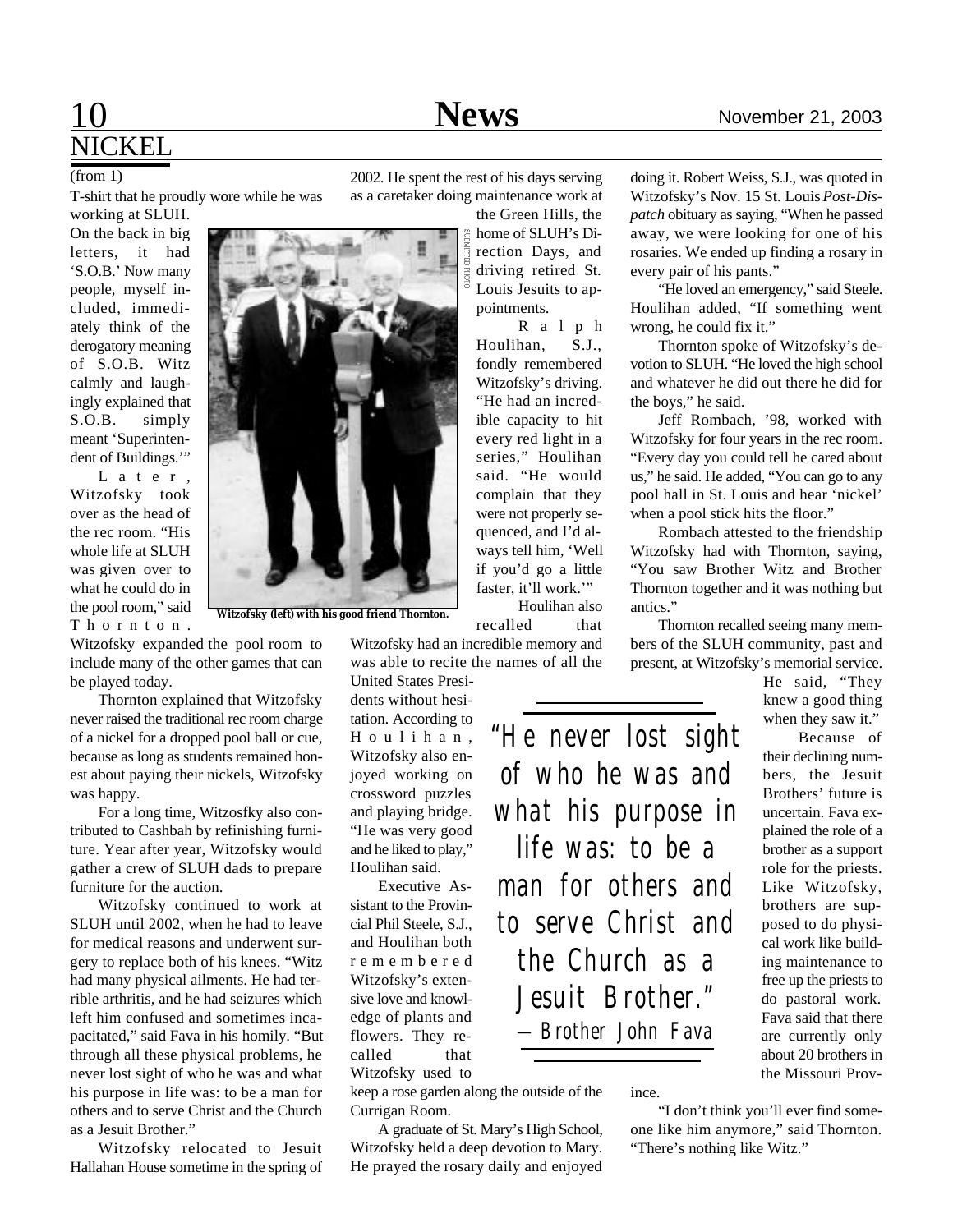# November 21, 2003 **News** 11

Pages to be removed from '03 *Dauphin*

#### **Greg Fox Core Staff**

The 2003 *Dauphin*, which was to be<br>released earlier than usual this year, he 2003 *Dauphin*, which was to be suffered a major setback last week. The yearbooks, distributed to teachers last Wednesday, were promptly repossessed by the administration due to an inappropriate teacher quote section.

After making the decision to pull the yearbooks, the administration faced the task of deciding what to do with the section and how to repair the book as a whole. According to Schenkenberg, the entire teacher quote section will be removed from the 2003 *Dauphin*.

After contacting Rosenberg and Herff-Jones representative Leah Blase, the administration made its final decision on their course of action for dealing with the questionable content. Two new pages will be printed, and then will be glued onto a piece of the binding, which will replace the pages taken out due to content problems. Blase was not available for comment, and Rosenberg did not respond to attempts to contact him. 2002 *Dauphin* editor in chief and advisor to the 2003 yearbook Dave Decipeda also did not respond to attempts to contact him.

Schenkenberg did not know a final cost for the project, though she estimated it would cost somewhere between \$500 and \$600 to repair the whole set of yearbooks. Michalski estimated the total cost of the contract with Herff-Jones to be in the "tens of thousands" of dollars.

"(The teacher quote section) included several quotes which were contrary to the mission of the school," explained Assistant Principal for Academics Mark Michalski in an interview late last week. "We (the administration) felt that they were inappropriate to be distributed that way."

A group of administrators led by Principal Mary Schenkenberg, including Michalski, Assistant Principal for Staff Development Art Zinselmeyer, and Assistant Principal for Student Affairs Eric Clark, deemed the teacher quote section,

which spanned four pages this year, as inappropriate.

In addition to being contrary to the mission of the school, many of the quotes offended both those who read them and those who were quoted. "Some of the quotes were inappropriate in a pretty disrespectful way," said Michalski. "They probably would be considered offensive to some of the people who were quoted, and possibly to other people as well."

In addition to being inappropriate, students took most, if not all, of the quotes out of context or completely fabricated them. "This year, the quotes were gathered (in a way that) they were unsigned by students and that they were not checked through faculty," said Schenkenberg. "That's a recipe for disaster."

In previous years, moderator Randy Rosenberg "checked all of the quotes with the individual faculty members," Schenkenberg continued. "I don't believe that was done this year."

Michalski elaborated, saying "It is clear that these quotes were never run by the people who are quoted.... The concern there is the validity of the quote."

One of the goals of the yearbook staff is to get the book out by Thanksgiving so that returning alumni can pick up their copies of the yearbook while they are on Thanksgiving break. However, Herff-Jones will not be able to modify the yearbooks in time for Thanksgiving.

Should the new pages be completed soon, Schenkenberg is optimistic that Herff-Jones can begin printing them next week. "We're certain we should be able to get this done in the next three weeks or so," commented Schenkenberg.

Though she is not certain who was responsible for editing, Schenkenberg stressed that the matter "(does not) involve Rittenhouse and his staff." Michalski was also unsure of whose responsibility it was to edit the yearbook.

"The fact that (Rosenberg) had left (for graduate school in Boston) complicated the matter," Schenkenberg said. "He was not here as the proofreading was being done."

The debacle has clearly jeopardized future teacher quote sections. The administration has not made any final decision, and Schenkenberg doesn't feel that she has the authority to do so at this point. She also questioned whether the teacher quote section could be published in the future in a manner that she described as "fun, but appropriate."

Despite the questionable content of the teacher quote section, Schenkenberg lauded the yearbook as being a "beautiful yearbook. It's beautifully done, and a tremendous amount of effort has gone into it. It's a record of a great year."

"My best hope would be that we could find a way for this to be a learning experience," Schenkenberg commented.

## U. High musicians make District Band

#### **Matt Angeli Reporter**

Let Saturday morning, Nov. 11,<br>St. Louis U. High symphonic band<br>students auditioned for district band posiast Saturday morning, Nov. 11, St. Louis U. High symphonic band tions at Chaminade. Sophomore trombone Jim Shaefer, sophomore tenor saxophone Ben Anderson, junior tuba Charles Ullmann, and last year's third chair state trumpet Paul Florek won first chair seats in their sections.

Asked if he was nervous at all about the district auditions, sophomore Ben Anderson said, "It was fun, but I did it last year so it wasn't nerve-wracking."

Because they qualified in district auditions, the band students will have to give up their Saturday, on Dec. 6, to go to the University of Missouri-Columbia to compete and qualify for the state band. Band director Bryan Mueller expressed his joy for the students' achievements, saying, "I'm really happy for them and wish them the best of luck."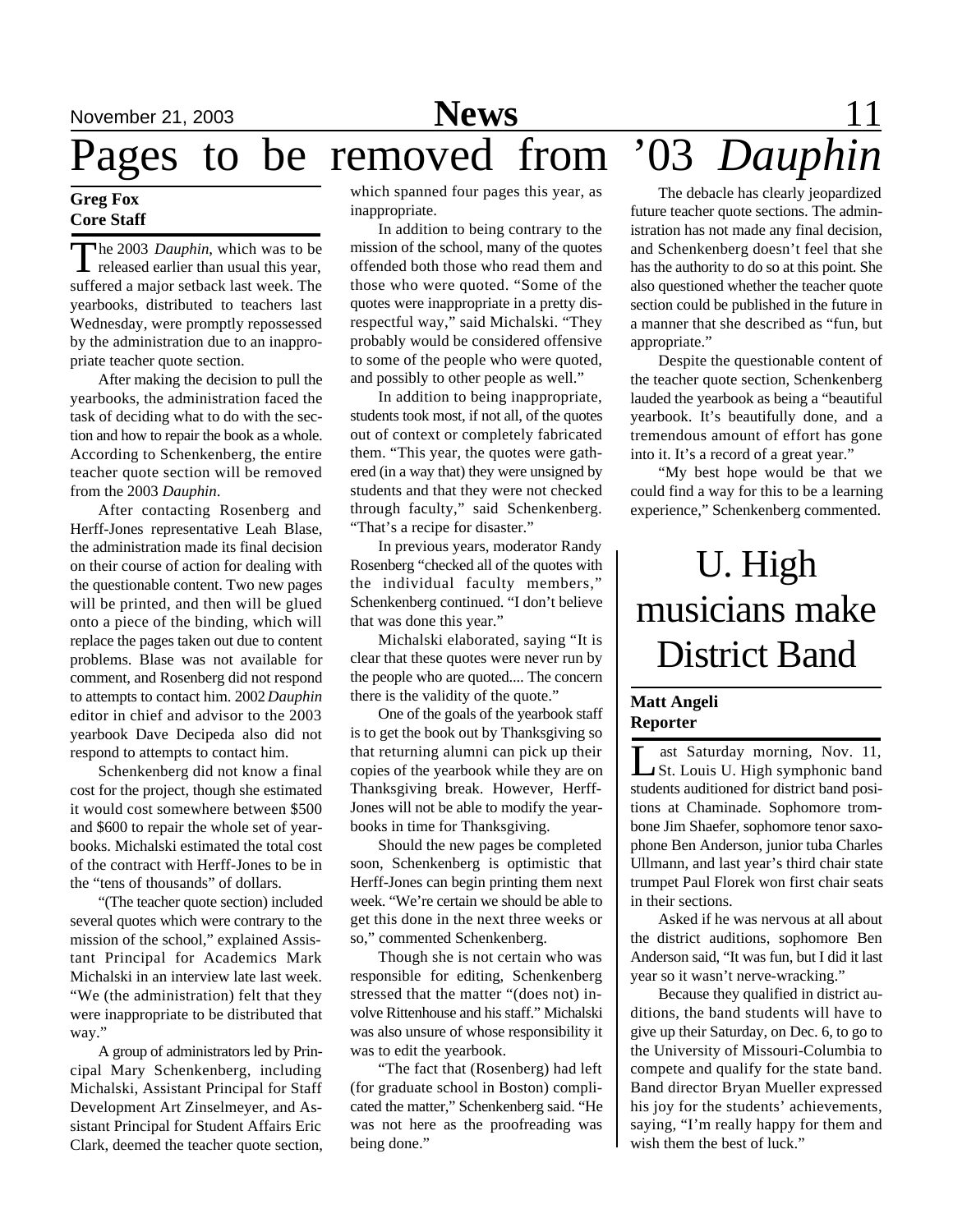# Heavy rain causes 12-foot sinkhole in stadium

#### **Sean Powers Reporter**

E arlier this week, heavy rains saturat-<br>ed St. Louis U. High's stadium field. ed St. Louis U. High's stadium field. These heavy rains led to the formation of a sinkhole in the southwest corner of the field next to the track. The sinkhole is approximately twelve feet long, four feet wide, and four feet deep. It runs north to south parallel to the track's west straightaway.

The sink hole formed over an old concrete storm drain that had not been in use since the stadium was built in 1980.The drainage pipe, which runs parallel to the west side of the track, was planned to be taken out during the field's construction. Instead, it was kept in the ground and sealed with concrete at the ends of the pipe. This past Tuesday, the drain, 15

### SUMMER

#### (from 9)

said, "People see (summer courses) as an opportunity to do things more expansive than the regular year allows. When I got the summer English course (the Literature of Men and Women) going, we had tried to (have a course with female students) for several years within the regular school day, figuring that we could use what was called 'noon rec,' sort of activity period, to get people from Rosati (Kain High School) and SLUH together. But it never worked. There just wasn't enough time to do it. We thought about doing night classes, but you can't do that because of sports and all the other things that intrude during the regular school year. So we tried the summer, and that allowed the time. I think that's what people see, they see a block of time being used to do things we can't ordinarily do."

This summer there are already finalized plans to have a Civil War course with DeSmet Jesuit High School, according to Michalski.

Junior Adam Wolk commented on the availability of summer classes saying, "Sometimes it would be hard to manage with work, but I can see myself taking it."

inches in diameter, collapsed and caused the soil above the pipe to sink down. The approximately 12-foot-long collapse of the pipe was due to the excessive amounts of rain water soaking though the ground and creating pressure on the weak pipe.

Facilities Director Patrick Zarrick

said, "There is a lot of gravel around the perimeter of the track. That gravel almost flowed like water into the drain"

The sinkhole did not effect the current irrigation **Soccer players stare at the sinkhole Wednesday.**or drainage sys-

tems under the field. However, the hole does extend a few inches under the inside

part of the track.

Because of the size of the hole, Zarrick contacted Geotechnology, an enviromental engineering firm, to survey the hole and find possible ways to fix the gaping hole.

On Thursday, men surveyed the hole

and storm pipe to see where the problem ended and where they can again cap off the pipe so another sinkhole can be prevented. The pipe will be capped off, but not removed, because removing the pipe would require more digging and possibly risk ruining the track.

Mitchell Plumbing will be in charge of repairing the

storm drain and sink hole. Price estimates for the repair are not yet available.

Sophomore Will Paulus was one of the students who has participated in computer fundamentals, health, and theology courses over the summer. He explained that he would not take a course that did not offer any credit because, "It seems like a waste of time."

Foreign language chair Mark Tychonievich said, "It would free up some time for students over the school year, and that's really what it supposed to do." Regarding classes that the foreign language department would offer, Tychonievich said, "We would have a very difficult time to cover a semester's worth of foreign language study. So we do not have any proposals for classes during the summer at all. It would be too much to squeeze into that amount of time."

The foreign language department department would have difficulty offering a cultural course because the study of culture coincides with the study of language.

Science department chair Eric LaBoube said, "We're not sure, but we're probably going to offer a field course in biology, which would involve a trip to

Colorado." LaBoube explained that this particular course would be used for a credit, but the idea is only a proposal. He explained, "That hasn't run by the department head council or the administators, but it would be an elective." LaBoube also agrees that classes without credit are not practical. "If the students are interested in courses like that, I think it's fine. I think it's more likely that they would take courses for credit, but both are fine if they serve the need for students."

Junior Danny Meier said, "I personally do not have that much interest. I guess one reason why if they were offered and I wouldn't take them is because of money costs and scheduling problems, but I think they are a good idea."

Freshman John Taaffe commented, "I think they're a great opportunity. It gives people the extra opportunity to take classes like band for free periods."

Schenkenberg explained the next steps for the council, saying, "Shortly after Thanksgiving we'll start taking a look at these courses and making some decisions about what we want summer school to be."

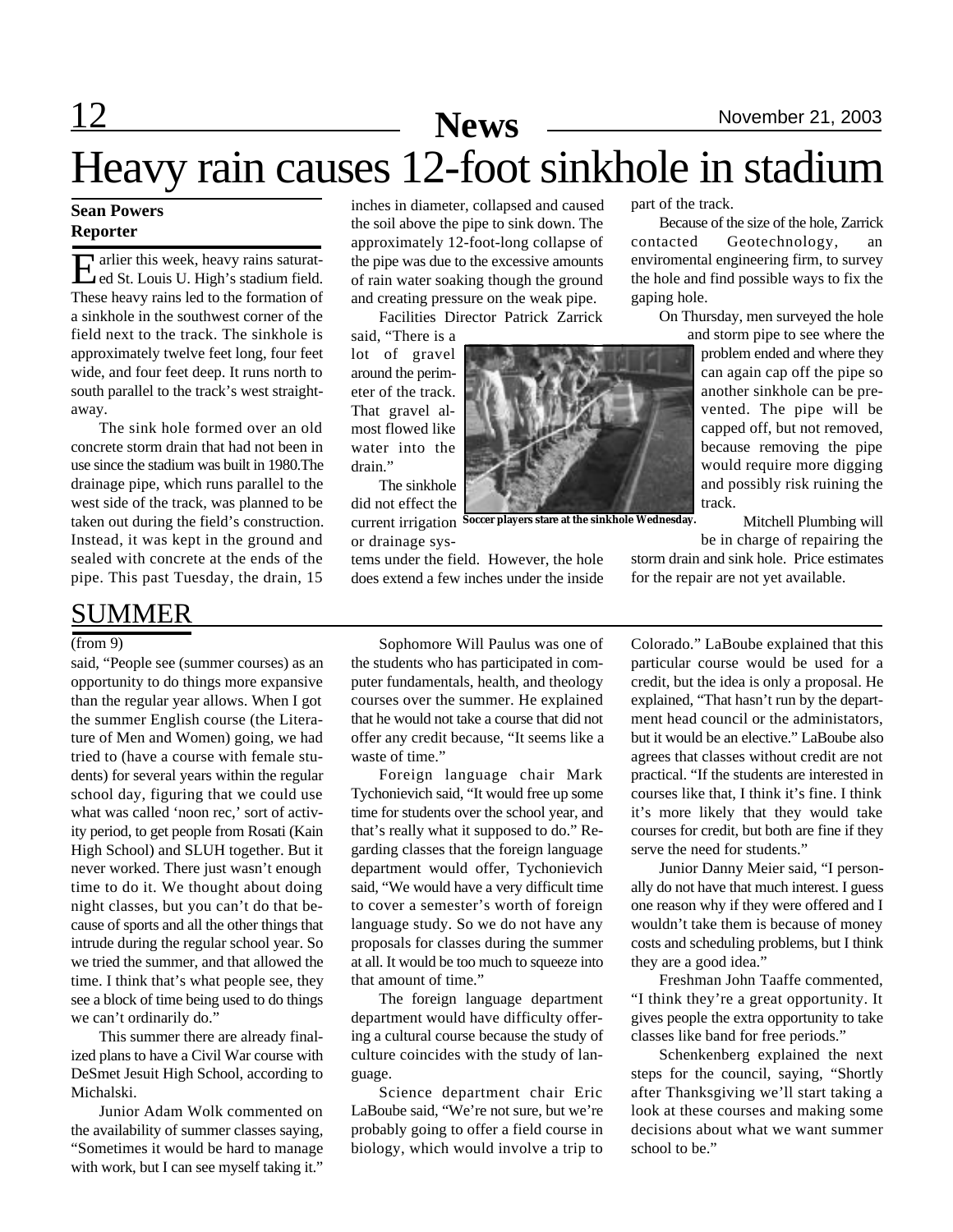### HIKE

#### (from 6)

of South County. Quarterback Matt Behr led the team to a halftime lead of 19-14 against the powerful Panthers. Behr, who was on pace to break the school's single game halftime record as of halftime, injured his knee and was taken out of the game. The Panthers went on to win, 41- 19.

The defense, led by captains John Block, Jeff Howenstein, and Brent Harvey, limted opposing teams to just 18.3 points per game. Block led the way with 135 total tackles, while Howenstein, limited to eight games due to a hand injury, was close behind with 110. The trio of defensive captains contributed what Kornfeld called "tremendous leadership."

"We've always been able to play pretty good defense (at SLUH)," said Kornfeld. "If you can play pretty good defense... You have a chance to win every ballgame you're in."

Not to be outdone, captain Jim Croghan led an all-senior line that led the

### GUARD SHACK

#### (from 2)

nal activity...have found this area attractive because they've got easy access and easy exit. They're going to be much more nervous and reluctant, we think, to engage in this activity knowing that they could be trapped at the end of Berthold or at the end of Wise."

Zarrick discussed other possibilities the school explored. He said one possibility was another gate across Berthold immediately to the west of the alley. However, "because of costs and because of neighborhood concerns," SLUH is currently holding back on this option. He continued, "This is a pretty easy step. (SLUH) owns the property on both sides, so (SLUH is) not really impacting the neighborhood.

Zarrick summarized the current state of SLUH security, "Since we had that rash of break-ins, we have not had another one to date, and we're obviously hoping we can continue with that trend. We think that these improvements will only make our parking area safer and more secure.

way for Simmons and Hoffman throughout the season. "(The line) was senior dominated... You have to hand it to our seniors," Kornfeld said.

Junior Matt Behr started at the quarterback position, and finished the year with 1185 yards through the air and nine passing touchdowns. He also rushed for four touchdowns. His favorite targets included juniors John Warner and Ryan Morgan, who had 375 and 234 yards, respectively. Herzberg said that the receiving game was "the best part of our offense."

"Having all of them back next year really helps in that we can move futher along," said Kornfeld of his team, all of whose offensive starters at skill positions were underclassmen.

Though the team was hurt with injuries later on in the year, the team was

### SODA

#### (from 2)

year, a large number of people cross the line designating the boundary of Fort Benning property and are arrested; many serve terms of six months in federal prison for trespassing.

The protest is completely non-violent. SOA Watch (www.soaw.org), the group that organizes the protest and monitors the school itself, strongly suggests all groups attending take non-violent direct action training.

So far, SLUH's group has met twice at activity period. There are two reasons for pre-trip meetings, according to Christopher. First, the pre-trip meetings are to create "responsible activism" and for that, Christopher says, "you need to educate yourself on the issues... What's the School of the Americas? Why does it exist? What is the foreign policy out of which this is created? These are the questions we need to ask ahead of time before we go." The second is to "understand ourselves as a group before we go down (to the protest)" so that the "(the group) can be in solidarity with... The other people at the protest... and all those in Latin America."

Indeed, before hearing about the School of the Americas at SLUH, many

"blessed to have someone that could step in," Kornfeld commented.

The year's leading scorer was kicker Tim Simon, who led the team with 47 points. He kicked ten field goals and seventeen extra points, along with averaging close to 50 yards per kickoff.

This year's departing seniors left more than a mark on the team on the playing field. "I was very pleased with how (the team) molded together, the young kids and the seniors. Again, you have to give credit to the seniors... It's not easy, taking five sophomores and a bunch of juniors and molding them in with the senior class. Their leadership made it easy."

Kornfeld defended the team's extremely tough schedule, saying, "You find out your strengths and weaknesses right away... playing good teams gets you better from week to week, and I think we did that... I was very pleased with the season."

students know nothing about it or its role in foreign policy. Senior Tim Friese "knew nothing (about the SOA) before I heard about it through SLUH. I find these meetings insightful."

One of the questions during the meetings was "why are you going?" Students gave many answers, including a need to stand up for the oppressed, raise awareness within and outside of SLUH, and to make known to others that they disagree with the government and what the SOA does. Friese protests against an institution which contradicts the "freedoms in the Constitution and that of a small, efficient, just, and humane government."

"People are being murdered," said Jack Buthod, "I don't feel I have a choice." Being a man for others, for Christopher, "means more than just doing charity work.... It means challenging institutes and structures that adversely affect people. In the Grad-at-Grad, we say we're committed to justice. In other words, committed to looking at the world through the eyes of the poor. Look at who the victims of the School of the Americas have been. The poor, priests, nuns, and bishops... That's my interest in (SOA)."